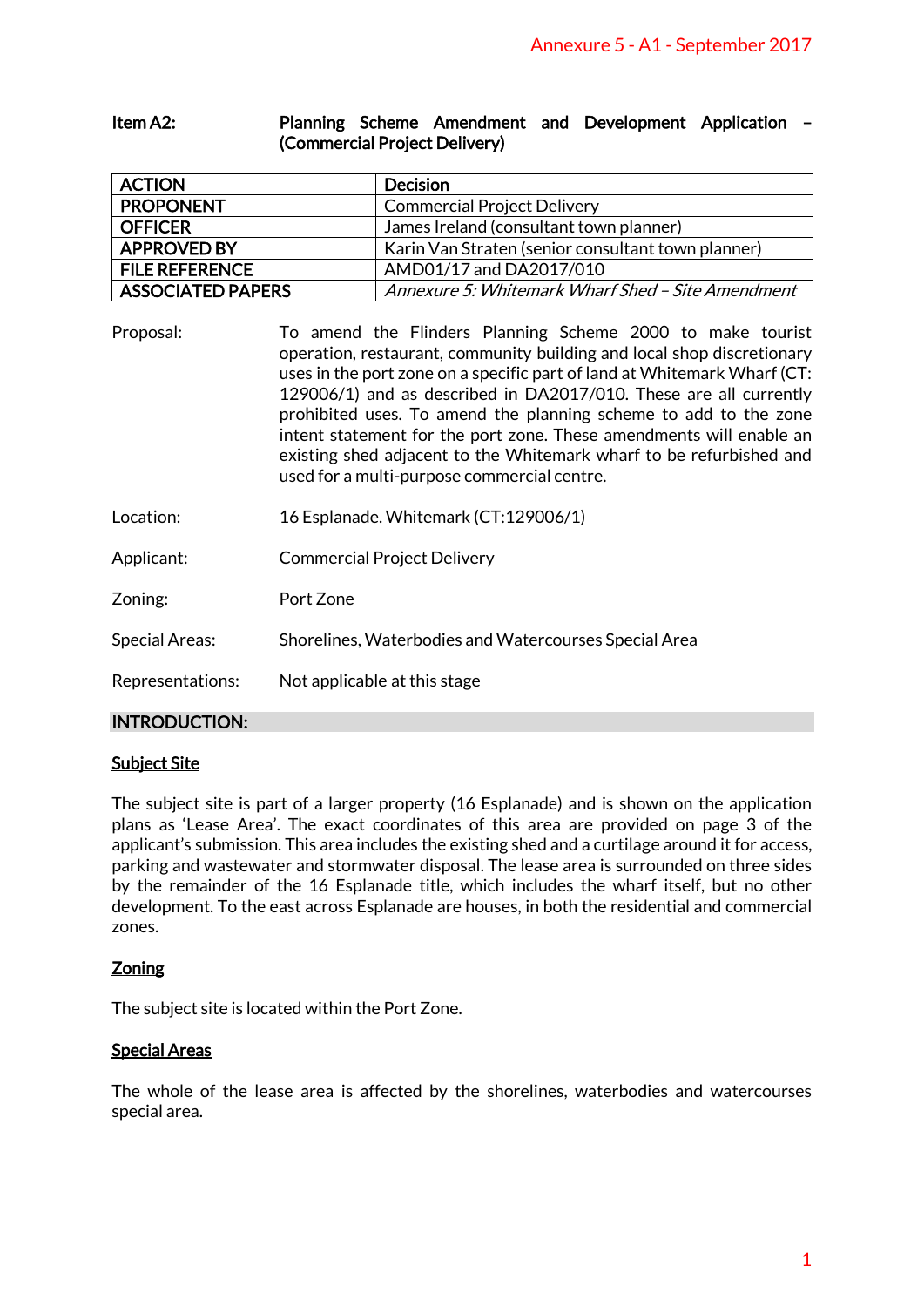

# Statutory Timeframes

Date Received: 12/5/17 Decision due: 23/6/17

# OFFICER'S REPORT:

# The Proposal

It is proposed to refurbish an existing shed adjacent to the Whitemark wharf and use it for a multi-purpose commercial centre. A number of uses are proposed. Office is currently a permitted use in the zone and distillery (light/rural industry) is a discretionary use in the zone. These uses are able to be approved under the current scheme. However, the proposed uses tourist operation (tourism information desk), café/restaurant (restaurant), community building (conference room) and local shop (provedore) are all currently prohibited uses. A planning permit application cannot be made without an amendment to the planning scheme. The existing shed will have its roof raised by 200mm to 7.35m, which is discretionary development at is in a special area (shorelines, waterbodies and watercourses). A  $141m^2$  ground level deck (28.25m by 5m) will be constructed along the western side of the shed. The re-cladding, reglazing and internal fit out of the shed, along with the water tanks, on-site waste water system and the parking area do not require planning approval.

It is also proposed to insert the following at the zone intent for the zone (Clause 5.7.1): "Use or development for tourism/hospitality related purposes is supported in association with Whitemark Wharf." This is to allow the application for the newly discretionary uses described above to be consistent with the zone intent.

### Assessment Against the Planning Scheme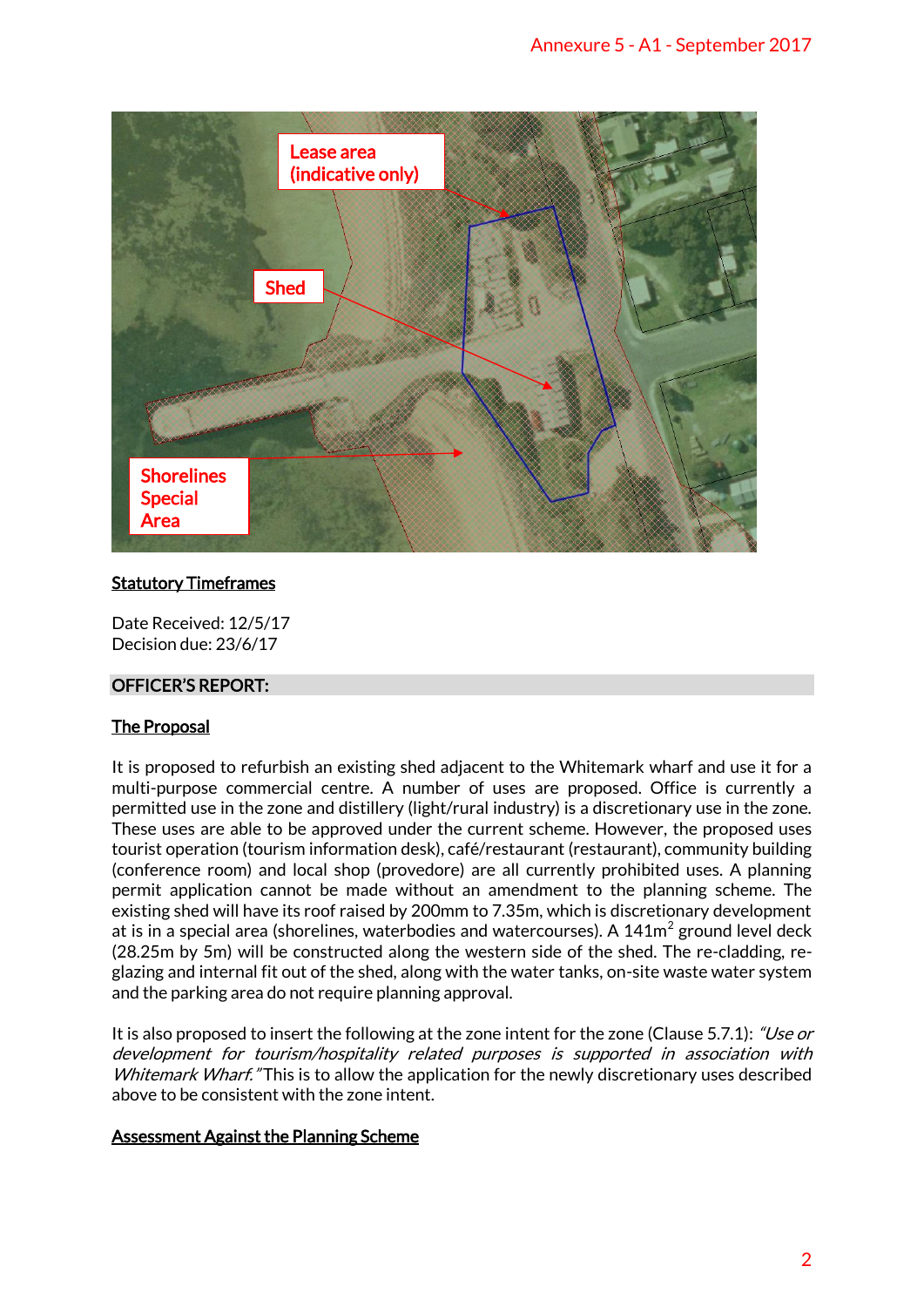The Flinders Island planning scheme is organised into seven parts. Assessment is required under the following parts:

- $\bullet$  Part 1 Scheme Intent (1.3)
- $\bullet$  Part 2 Scheme Intent (2.2)
- Part 3 Consideration of Applications for Planning Permits (3.10)
- Part 6 Use and Development Principles
- Part 7 Special Areas

## Parts 1 and 2 – Scheme Intent

This part of the planning scheme only applies: "where any question arises as to the interpretation or effect of any part of this Scheme the objectives should be referred to in order to provide the basic intent."

### COMMENT: This assessment of the proposal against the rest of the planning scheme does not raise any questions of interpretation. It is not necessary to apply this clause.

## Part 3 – Consideration of Applications for Planning Permits (3.10)

Council shall take into consideration the following:

1. the objectives, the intent of the zone, use and development principles, any development plan affecting the land and any relevant development standards or other relevant requirements of the Scheme;

An assessment is provided below. Note that there is no applicable development plan:

# 5.7 Port Zone

5.7.1 Zone Intent

The areas under this zone are intended for development of uses directly related to the operation of Whitemark and Lady Barron as ports. Appropriate use or development include storage, warehousing, marine-related office and sales outlets, marine maintenance and repair facilities and holding yards.

COMMENT: The proposal is not consistent with the current zone intent. The amendment proposes that the following be added to zone intent for the zone (Clause 5.7.1): "Use or development for tourism/hospitality related purposes is supported in association with Whitemark Wharf. "This is to allow the application for the newly discretionary uses described above to be consistent with the zone intent. Annexure 5 - A1 - September 2017<br>seven parts. Assessment is required<br>generations and the referred to in order<br>ignities should be referred to in order<br>rest of the planning scheme does not<br>comply this clause.<br>are the plannin

- 5.7.2 Desired Zone Character and Zone Guidelines
	- (a) While acknowledging the design requirements of different port-related uses, development should nevertheless take all reasonable measures to limit conflict with the character of the surrounding area (including that under other zoning) and other uses.
	- (b) Use or development should be of modest scale and use traditional design elements and orientation to the street, where appropriate. Pitched roofs and broken form are preferred and long, high and continuous walls are not appropriate.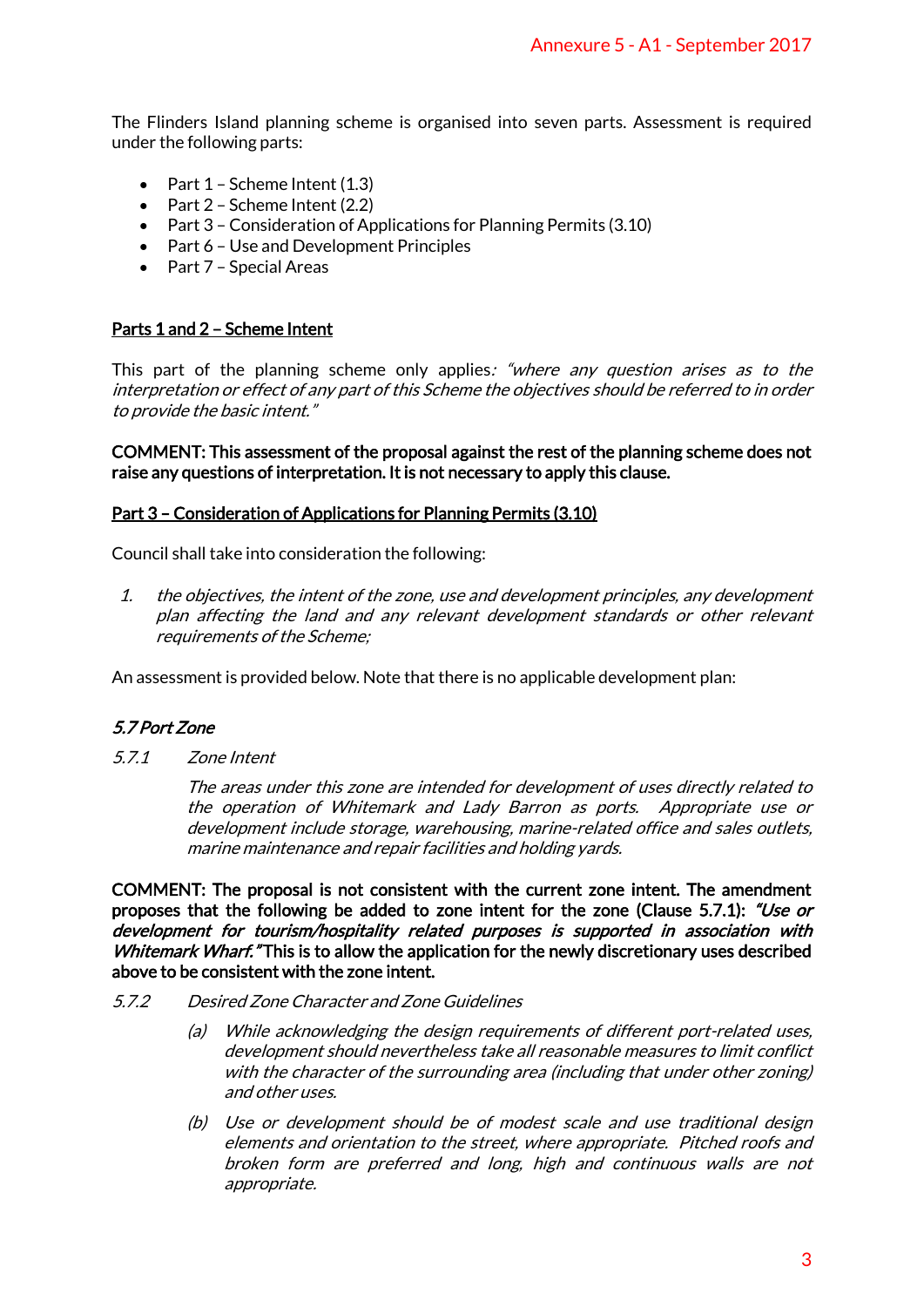- (c) Advertising signs may be colourful but should be restrained in their overall impact. Typically, signs should be located on the building face or fence or in a low position if free standing. Large signs and those which are out of scale with the area or the building or structure on which they are located or relate to, as well as those above roof height, are inappropriate.
- (d) Security fencing shall be kept to a minimum. Where required its visual impact should be minimised through such measures as use of dark coloured/finished wire mesh and screening vegetation, and were possible located behind the line of the building facade.

COMMENT: In relation to (a) and (b), an existing port building is being used. In relation to (c) signage is within the wall planes, dark coloured and limited to one word on two façades – 'Wharf' on the east façade and 'Shed' on the north façade (i.e. it is to be read around the corner as 'Wharf Shed'.) In relation to (d), security fencing is not proposed.

## 5.7.3 Subdivision Standards

COMMENT: These do not apply as subdivision is not proposed.

- 5.7.4 Development Standards
	- (a) The maximum height of buildings is 8.0 metres.
	- (b) There are no minimum setback requirements except those necessary to meet the zone intent, protect the character of the surrounding area and protect the amenity of neighbouring properties.

COMMENT: The proposal complies with (a) and (b). The height is 7.35m. The closest setback is 12.07m, to the Esplanade. Notwithstanding it is an existing building, it is considered that its setbacks are appropriate for the zone.

2. any relevant proposals, reports or requirements of any public authorities;

# Not applicable. None were received by Council.

3. any representations received following public notification where required under the Act;

# Notification is not required at this stage.

- 4. whether any part of the land is subject to:
	- (a) landslip, soil instability, or erosion;

No mapped landslip or stability issues at the sites of the proposal. The shed is located in the high risk coastal erosion hazard band, as mapped in a Department of Premier and Cabinet project in 2016. The summary report that accompanied the mapping contains a Coastal Erosion Hazard Planning Matrix. In relation to statutory planning, it states that in such high risk areas: 'new use or development' is not permitted unless it is coastally dependent or a development to an existing building'. The proposal is within an existing building. In relation to strategic planning (insofar as it applies to this planning permit application) it states that such areas: *'should be zoned for non-residential or industrial use'*. The current and future zoning (i.e, port zone) is consistent with this, as are the uses proposed here. Annexure 5 - A1 - September 2017<br>
should be restrained in their overal<br>
don the building face or fence or in a<br>
and those which are out of scale with<br>
and those which are out of scale with<br>
which they are located or relate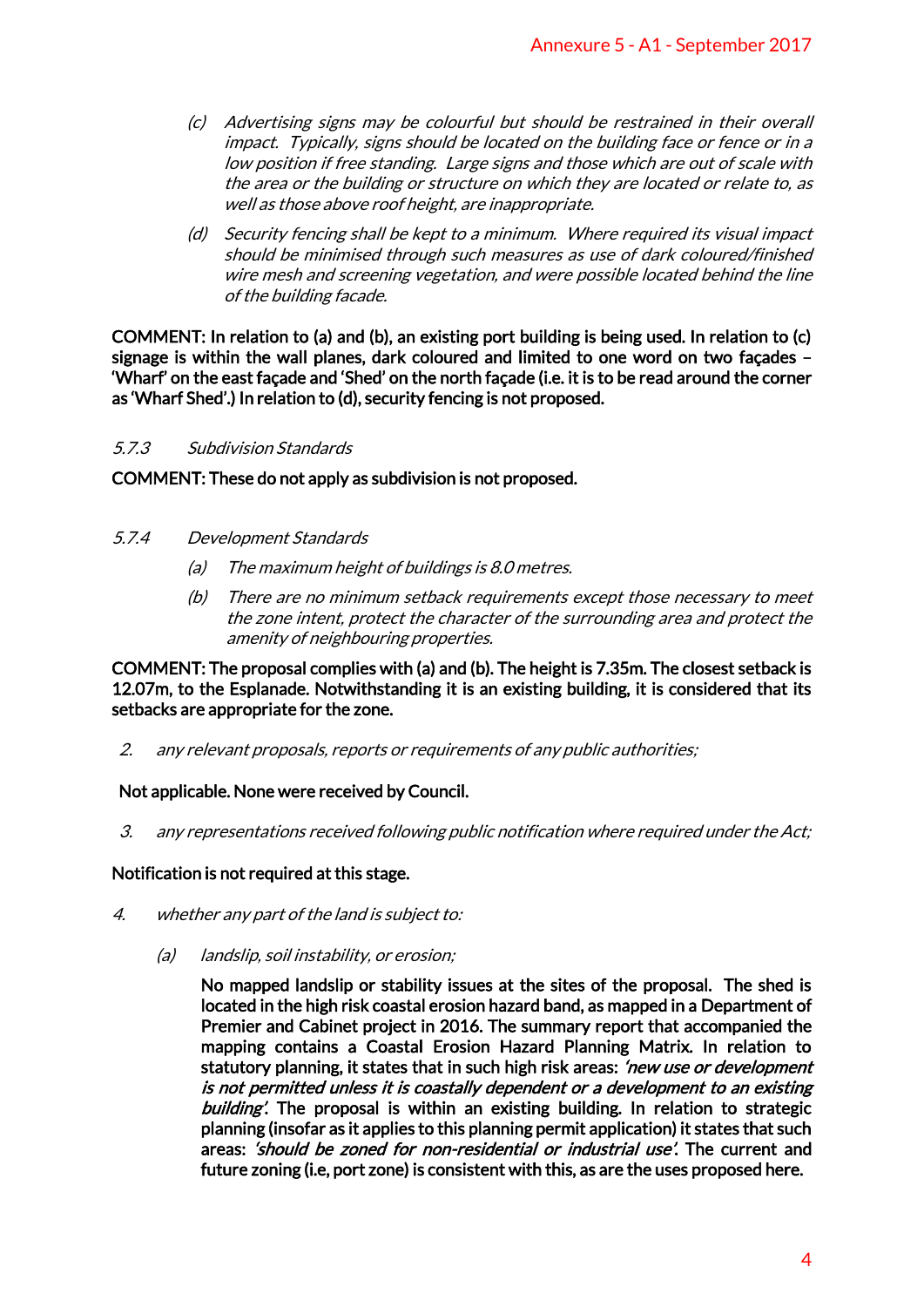(b) excessive slope;

Not at the sites of the proposal.

(c) ponding or flooding;

None known at the sites of the proposal.

(d) bush fire hazard;

The planning scheme only sets standards for bushfire hazard in relation to subdivision applications. They are not applicable to this application.

(e) a Protected Catchment District under Water Management Act 1999;

No.

(f) any Special Area Provisions in Part 7;

The proposal is within the Shorelines, Waterbodies and Watercourses Special Area. An assessment against this is provided at Part 7 of this report.

(g) pollution; and

#### None known.

(h) other hazards to safety or health.

#### None known.

- 5. whether the proposed use or development is satisfactory in terms of its siting, size or appearance and levels of emissions in relation to:
	- (a) existing site features;

Existing site features are the existing shed, the hardstand/access, the wharf and the coastline and vegetation. The proposal sites well within the existing features – it uses the existing shed and the hardstand for parking. It is proposed to retain most of this vegetation.

(b) adjoining land;

The proposal uses an existing building and the hardstand for parking. The appearance of the site will remain mostly unchanged when viewed from adjoining land. Adjacent land to the east is residential. This would have been affected by the port use in the past (ship, truck and forklift movements, loading and unloading of ships, likely at various times of the day). The uses proposed will clearly have a greater impact than the currently vacant building. However, these will be limited to traffic movements (almost entirely light vehicles) and potential noise and lighting emissions. Based on the fact uses will take place inside the building, the distance of the building from these residents (minimum 70m and separated by a road) the impact on adjoining land is not expected to be unreasonable. Annexure 5 - A1 - September 2017<br>
Sobieto this application.<br>
Annexure 5 - A1 - September 2017<br>
Annexement Act 1999;<br>
Annexement Act 1999;<br>
Aterhodies and Watercourses Special<br>
at Part 7 of this report.<br>
At Part 7 of this r

(c) the streetscape and/or landscape;

The proposal is within an existing shed. The height of the shed is to be increased by 200mm or 2.8% which is likely to be imperceptible. Other alterations proposed – insertion of windows, re-cladding in zinc coated/galvanised steel and rough sawn timber battens present a building more comfortable in the urban environment.

(d) the natural environment;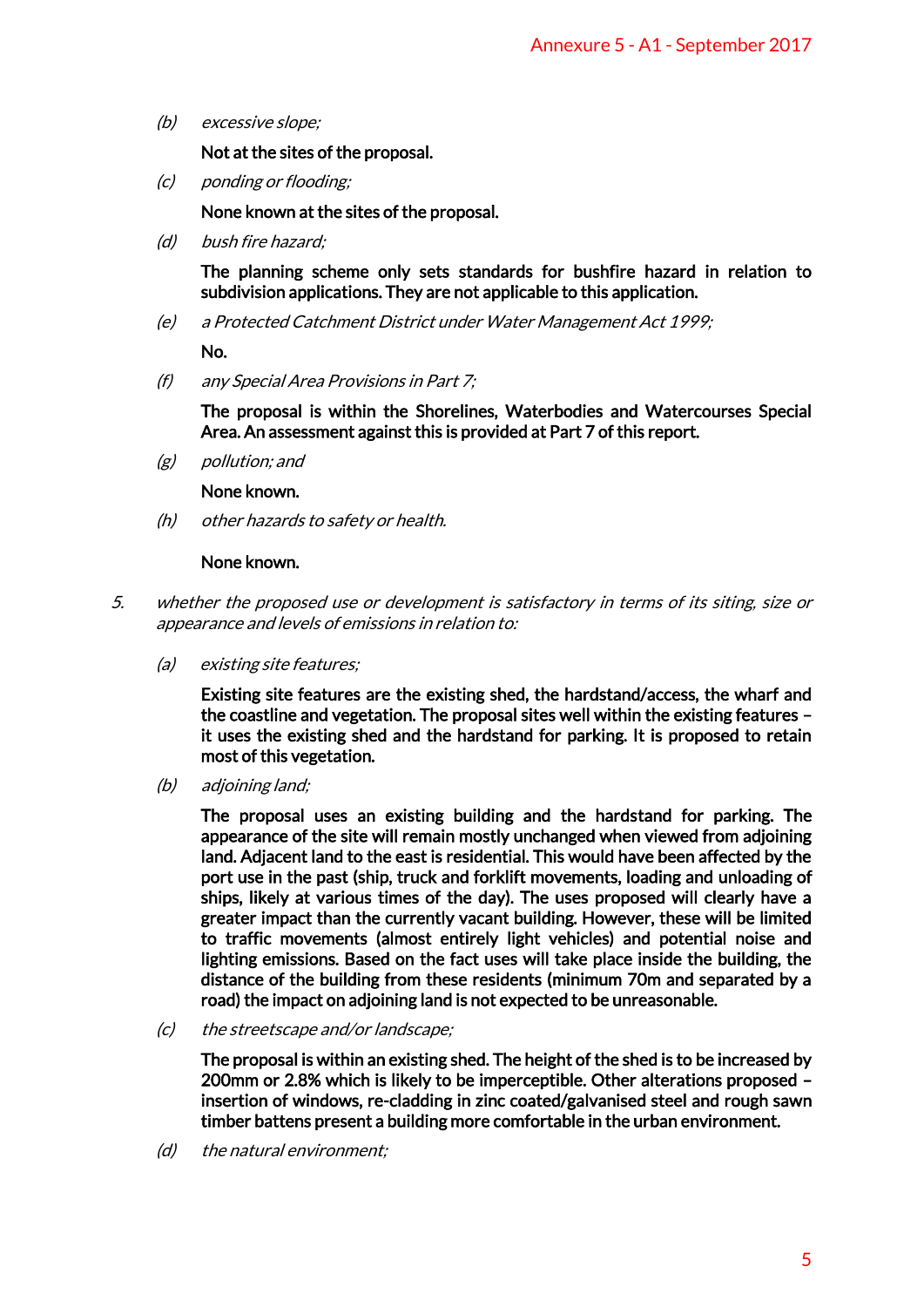Relates to the coast and to the existing vegetation on the site. The visual impact of the proposal will remain mostly unchanged from the existing conditions. The proposal will better control stormwater run-off and the wastewater report submitted with the application details tanks and a stormwater disposal trench on the site. Most of the existing vegetation will be retained.

(e) items of historic, architectural or scientific interest;

There are no known items of historic, architectural or scientific interest on the site.

(f) buffer zones, attenuation areas

None applicable.

(g) easements;

None applicable.

(h) a water supply for firefighting purposes;

The planning scheme only sets standards for bushfire hazard in relation to subdivision applications. They are not applicable to this application.

(i) any received pollution;

None known.

(j) the escape of pollutants into storm drains and watercourses: and

Stormwater is collected and disposed of via a trench. This is an improvement on the existing situation. Wastewater is managed through septic systems whose design and installation will be subject to a special plumbing permit. A number of smaller septic systems serve will the proposal, rather than one or two large ones. This maximises their effectiveness and reduces any impact should there be a failure. Annexure 5 - A1 - September 2017<br>
Atation on the site. The visual impact of<br>
d from the existing conditions. The<br>
run-off and the wastewater report<br>
run-off and the wastewater report<br>
and a stormwater disposal trench on<br>
t

(k) isolation, separation from other lands.

### Please refer to (b).

6. whether the proposed use or development will be supplied with an adequate level of infrastructure and services, and if there is any necessity to improve deficient access, roads or road junctions, water, sewerage, electricity or transport services and the like, without detriment to existing users;

No improvement needs to be made to any roads, road junctions or water, sewerage, electricity or transportation services. This part of the island is not supplied with sewerage infrastructure so a septic tank serves the proposal, subject to a separate statutory approval process. The septic design, and the calculations it is based on, form part of the application. It is concluded that the proposal will be supplied with an adequate level of infrastructure and services.

7. whether the proposed use or development would adversely affect the existing and possible future use or development of adjacent land, and vice versa;

The proposal is unlikely to have any offsite impacts that would affect the existing and possible future use or development of adjacent land. In relation to the surrounding port zoned land, were the area to re-emerge as an important port (bear in mind that Lady Barron is now the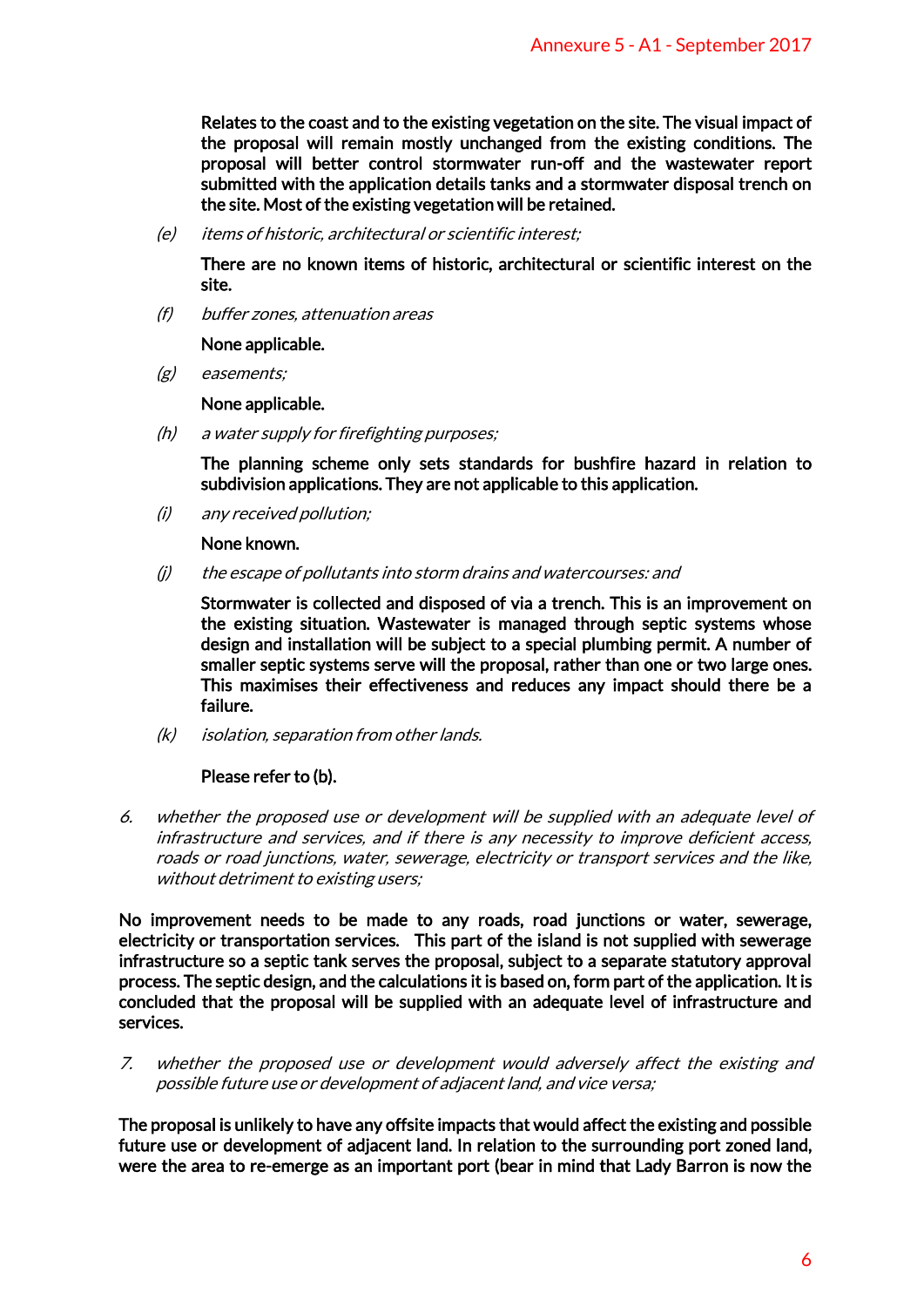dominant port for the island) there is no reason why port uses could not operate around the proposal. The proponent is only leasing the building from Tasports and this can be terminated in order to re-instate a port use in the building (it will remain in the port zone). Adjacent land to the east is residential. This would have been affected by the port use in the past (ship, truck and forklift movements, loading and unloading of ships, likely at various times of the day). The uses proposed will clearly have a greater impact than the currently vacant building. However, these will be limited to traffic movements (almost entirely light vehicles) and potential noise and lighting emissions. Based on the fact uses will take place inside the building, the distance of the building from these residents (minimum 70m and separated by a road) the impact on adjoining land is not expected to be unreasonable. Annexure 5 - A1 - September 2017<br>ort uses could not operate around the<br>m Tasports and this can be terminated<br>main in the port zone). Adjacent land<br>by the port use in the past (ship, truck<br>likely at various times of the day

8. the provision of adequate landscaping, amenity facilities and illumination, and the treatment of the site generally;

The site is an existing port facility (although the shed is not used as such), with a corresponding industrial amenity. It will be made safe and attractive in order to be used as a public area, whilst retaining the 'port feel' of the area. There is no formal landscaping, although there is a grassed area with shrubs and trees on three sides of the shed. This is to be retained. No additional landscaping is proposed. External illumination will, via a permit condition, be controlled so as to not cause an off-site amenity impact.

9. the sight distances available to and from proposed point(s) of access, together with an estimate of the speed of passing traffic;

The existing wharf access will be used. The planning scheme does not set sight distances, nor does it require that advice be provided from a traffic engineer. The Esplanade is straight and flat and sight distances are effectively the full length of the street – i.e, 150m to the north and 500m+ to the south. This is considered reasonable.

10. the design and siting of the proposal to enable reduction in energy consumption through alternative energy use or reduction in demand; and

The proposal re-uses an existing building that is no longer required for its original use. The energy savings gained by not having to construct a new building are considerable. Although solar power is not mentioned in the application, the shed's roof appears well suited to generating solar power. By locating a number of different uses in the same building, the energy demand is less than if the uses were in separate buildings.

11. the safety and well-being of the general public.

Generally this is the role of the National Construction Code and health and safety requirements. The proposal does not pose a risk to the safety or well-being of the public.

12. Any other matter which Council is of the opinion is relevant to the particular application.

### None stated.

In conclusion, the proposal is consistent with the consideration clauses 1-12 under Part 3.10.

### Part 6 – Use and Development Principles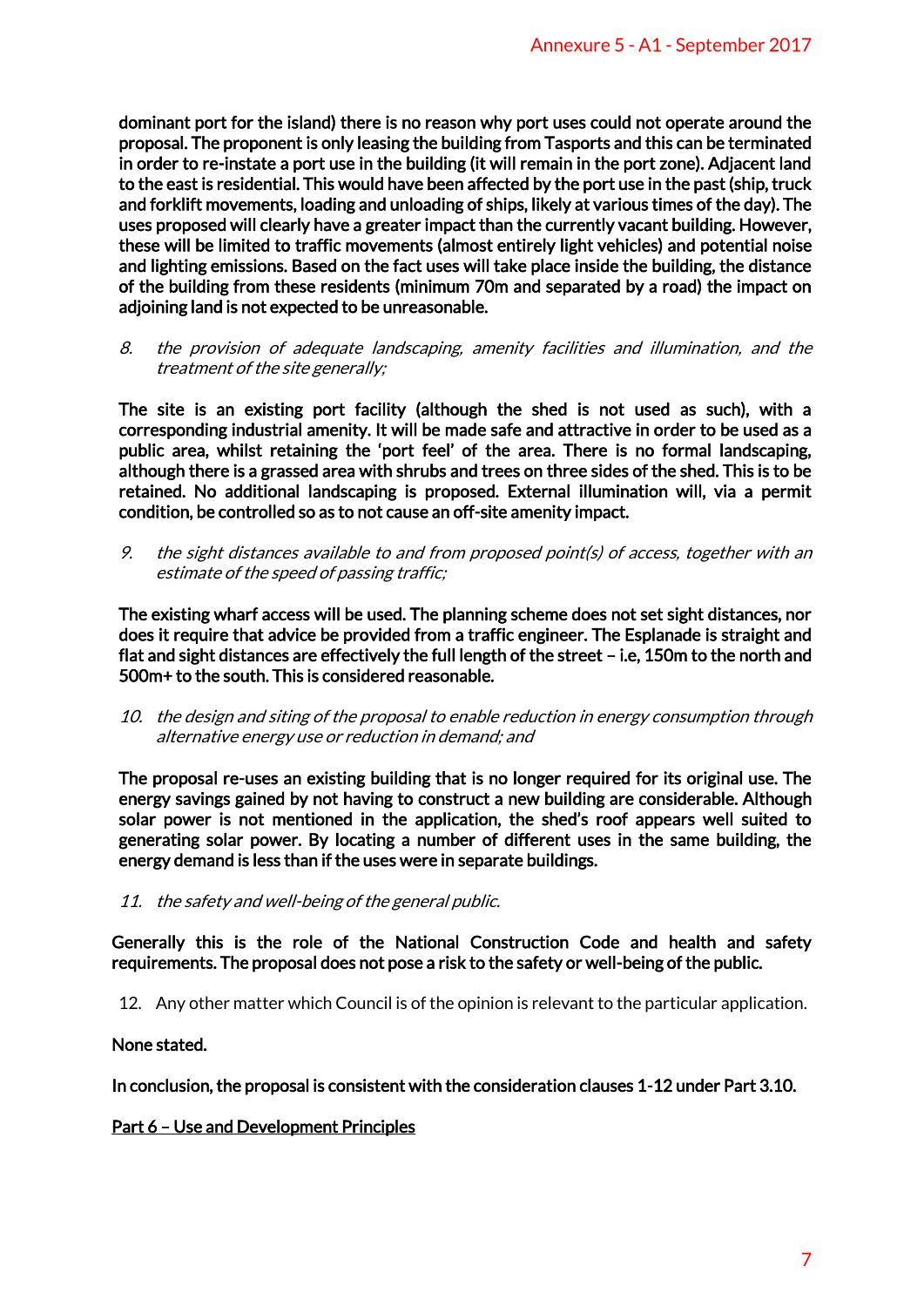This part of the planning scheme provides general principles that development must be consistent with. Some of them are clearly not relevant to this application (for example those concerned with subdivision or quarrying) so these have been omitted for brevity. Furthermore, most have been addressed in more specific parts of this report. They are included here for completeness, but the comment will often refer to the part of the report where they are assessed in detail. Annexure 5 - A1 - September 2017<br>
rinciples that development must be<br>
to this application (for example those<br>
the have been omitted for brevity.<br>
eclic parts of this report. They are<br>
often refer to the part of the report<br>

- 6.0 Use and development shall be consistent with the following principles:
- 6.1 Use
	- (a) Use or development shall not unreasonably impact on any existing or intended use of development of neighbouring land.

## COMMENT: Complies. For more detail refer to Part 3 assessment.

#### 6.2 Character

- (a) Use and development shall adequately respect the character of, and future intentions for the area in which it is to be located.
- (c) Use or development (including public facilities and services) should adequately respect the surrounding streetscape and neighbouring use or development, particularly in relation to scale, setbacks, form (including roof shape), landscaping, materials, colours and fencing.
- (e) Where trees are an important element in the character of an area they should be retained.

#### COMMENT: Complies. For more detail refer to Part 3 assessment.

- 6.4 Environment
	- (a) Use or development shall not be allowed to detrimentally affect the environment. All areas, and sensitive ecological and/or visual areas in particular, shall be developed in a manner and to an extent which is consistent with the protection of the values of the area.
	- (b) Use or Development and land management practices shall be directed towards achieving environmental sustainability, biodiversity and ecological balance, and avoiding environmental damage such as soil erosion, coastal dune erosion, loss of important animal and plant species and increases in vermin populations.
	- (c) Use or Development shall not be located in areas of unacceptable risk (eg. from fire, flood or landslip). In situations where risk may exist, use and development shall be appropriately sited and designed to provide an acceptable level of protection and safety for future users. In particular.
		- i. Lands subject to flood risk are those subject to a greater than one in a 100 year flood interval (1% probability), and land, the natural surface level of which is below 3 metres Australian Height Datum (AHD); and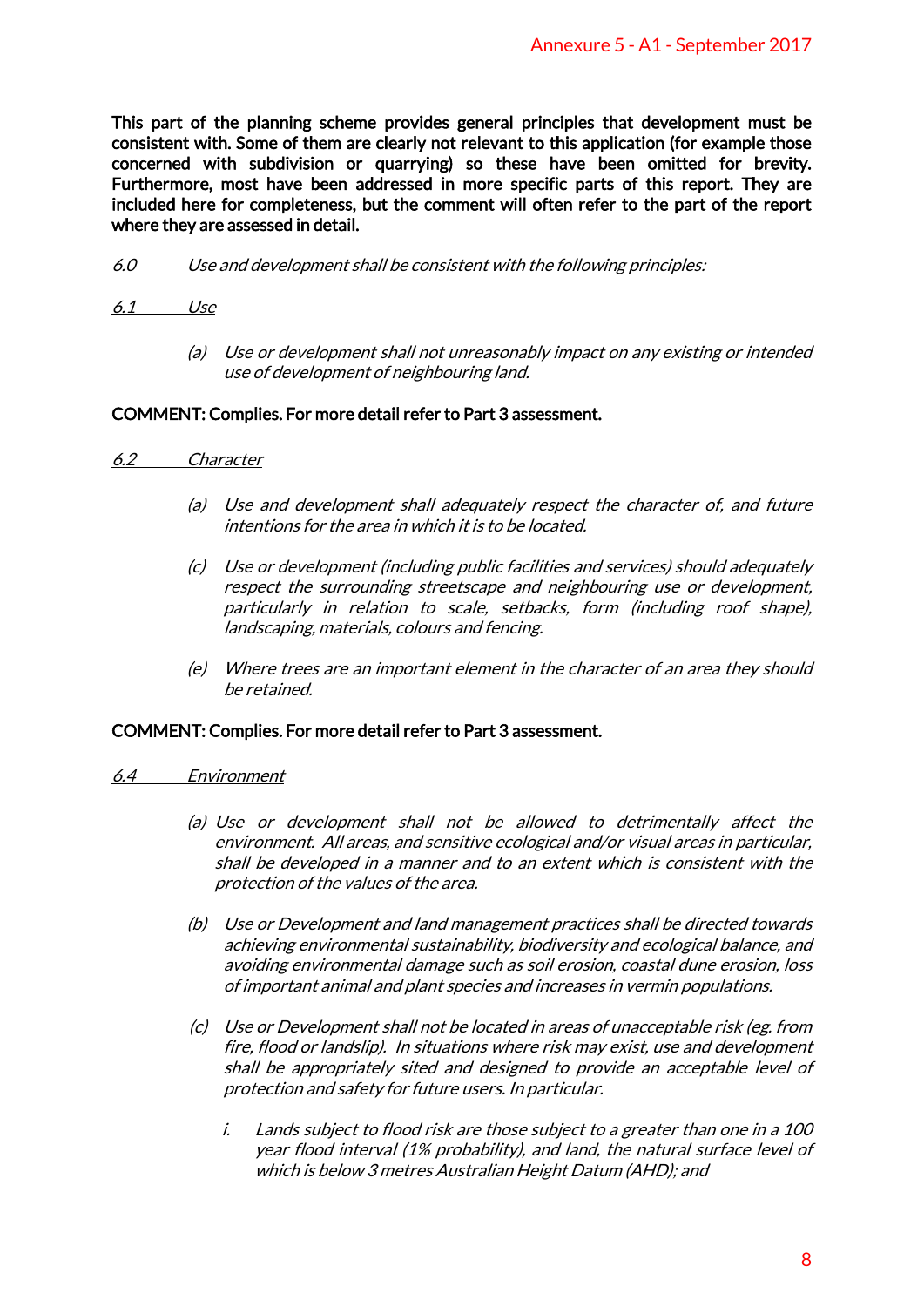- ii. Land which comprises soils of known or suspected instability, has a slope greater than 1 in 4, or is filled or reclaimed land, are deemed to constitute an unstable land hazard; and
- iii. Use and development in bushfire prone areas will comply with the provisions of Schedule 7 Development in Bushfire Prone Areas or some other provisions acceptable to Council and the Tasmania Fire Service.
- (f) Use or development shall be of a suitable form and siting to avoid any adverse impact on any watercourse and vice versa. Use or development (including the siting of effluent disposal systems) shall be setback a minimum of 40 metres, or such distance as is required, from a watercourse to avoid degradation of water quality.

## COMMENT: Complies. For more detail refer to Part 3 assessment.

- 6.6 Access and Parking
	- (b) All Use or Development shall provide satisfactory pedestrian and vehicular access which is suited to the volume and needs of future users.
	- (c) Buildings and spaces intended for public access shall provide for satisfactory use and access by the disabled; the requirements of the Building Regulations in relation to AS1428.1-1988 shall be met.
	- (h) New Use or Development shall provide a suitably constructed driveway of a width to provide for the safe ingress and egress of the anticipated volume of traffic associated with the Use or Development
	- (i) New Use or Development shall provide adequate car parking to provide for the demand it generates and shall be capable of being safely accessed.

COMMENT: Complies. The proposal uses the existing access for the wharf (access to the wharf itself is maintained). The access was designed at the time for port operations (i.e, large vehicles) and is more than adequate for the proposed use. Part of the existing hardstand will be delineated as car parking for 20 spaces (including one accessible space). The planning scheme lacks car parking requirements. This number is considered appropriate on the basis it is consistent with other Tasmanian planning schemes that do provide parking requirements. Furthermore, there is informal overflow parking available on the site and, if required, in the Esplanade. Annexure 5 - A1 - September 2017<br>
n or suspected instability, has a slope<br>
laimed land, are deemed to constitute<br>
prone areas will comply with the<br>
ent in Bushfire Prone Areas or some<br>
il and the Tasmania Fire Service.<br>
Eo

- 6.7 Services
	- (a) Use or Development shall be provided with adequate and appropriate services which are suited to the lifestyle requirements of people, the nature of the location, and the ability of the community to provide.
	- (b) In areas not serviced with water use or development shall provide adequate water supply and effluent disposal systems. Each dwelling shall provide a potable water storage facility (minimum capacity of 40kl) to provide for the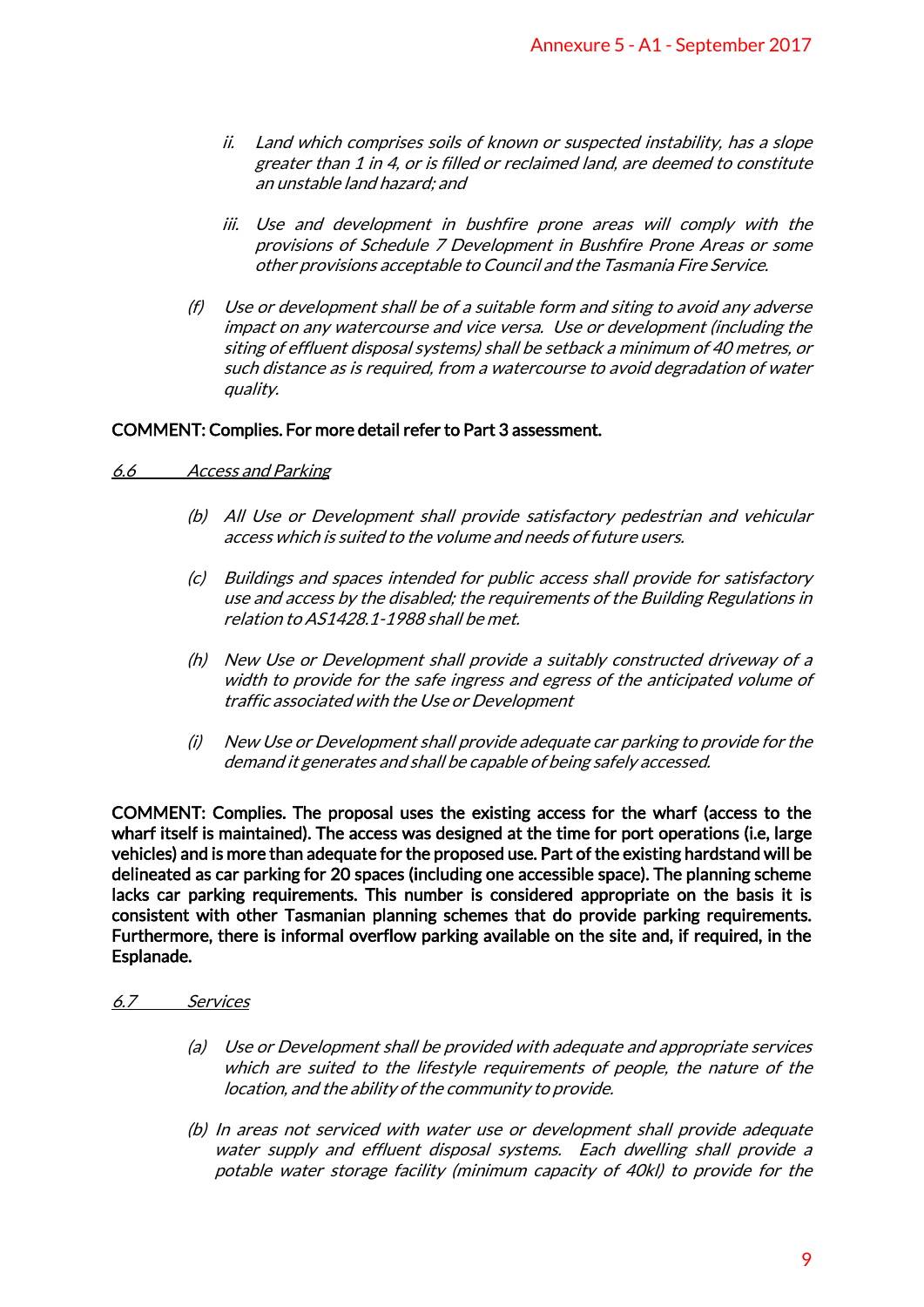anticipated number of occupants, and a wastewater disposal system approved by the Council's Environmental Health Officer

- (e) Use or Development shall be appropriately sited, designed and constructed to avoid conflict with service mains (including telephone, power, sewer, water and irrigation channels/pipelines). Buildings shall not be erected over any service main or within any easement providing for same whether utilised or not.
- (f) Servicing systems shall use adequate and appropriate design methods and materials to ensure an acceptable life span and allow for adequate maintenance requirements.
- (g) Use or Development shall optimise efficiency in the use of energy and resources. In particular, land should be subdivided on a generally sequential basis (ie. one area is substantially developed before the next is subdivided), common trenching should be used for different services where appropriate, and solar access maximised. Annexure 5 - A1 - September 2017<br>
vastewater disposal system approved<br>
vastewater disposal system approved<br>
vier<br>
ely sited, designed and constructed to<br>
the receted over any service<br>
shall not be erected over any service<br>

## COMMENT: Complies. For more detail refer to Part 3 assessment.

#### 6.8 Social Interest

- 1. Use or Development should demonstrate how it suits the community interest.
- 2. Use or Development shall have adequate and appropriate types and levels of access to social facilities and services (eg. shops, government agencies, telecommunication, health services and educational facilities).

COMMENT: In relation to 1), community interest is difficult to define for the purpose of this principle. As a private investment with undoubted (although not quantified) economic and employment flow-on benefits, the proposal is in the community's interest. The proposal is in Whitemark, so 2) is met.

### 6.9 Administration.

- (b) Use or Development proposals should only be approved where the cost to the public of providing and maintaining services is not exceeded by the economic benefit of the use or development to the community.
- (c) In considering any proposal, Council shall obtain the advice and opinion of other relevant group(s), individual(s) or organisation(s) with direct interest in the proposal.

COMMENT: In relation to (b), this is a privately financed undertaking, with no cost to the public, notwithstanding that there is likely to be an economic benefit to the community. In relation to (c), the application is to be notified under the statutory process. Council did not require further advice or opinion.

### Part 7 Special Area Provisions

### 7.5 Shorelines, Water Bodies and Watercourses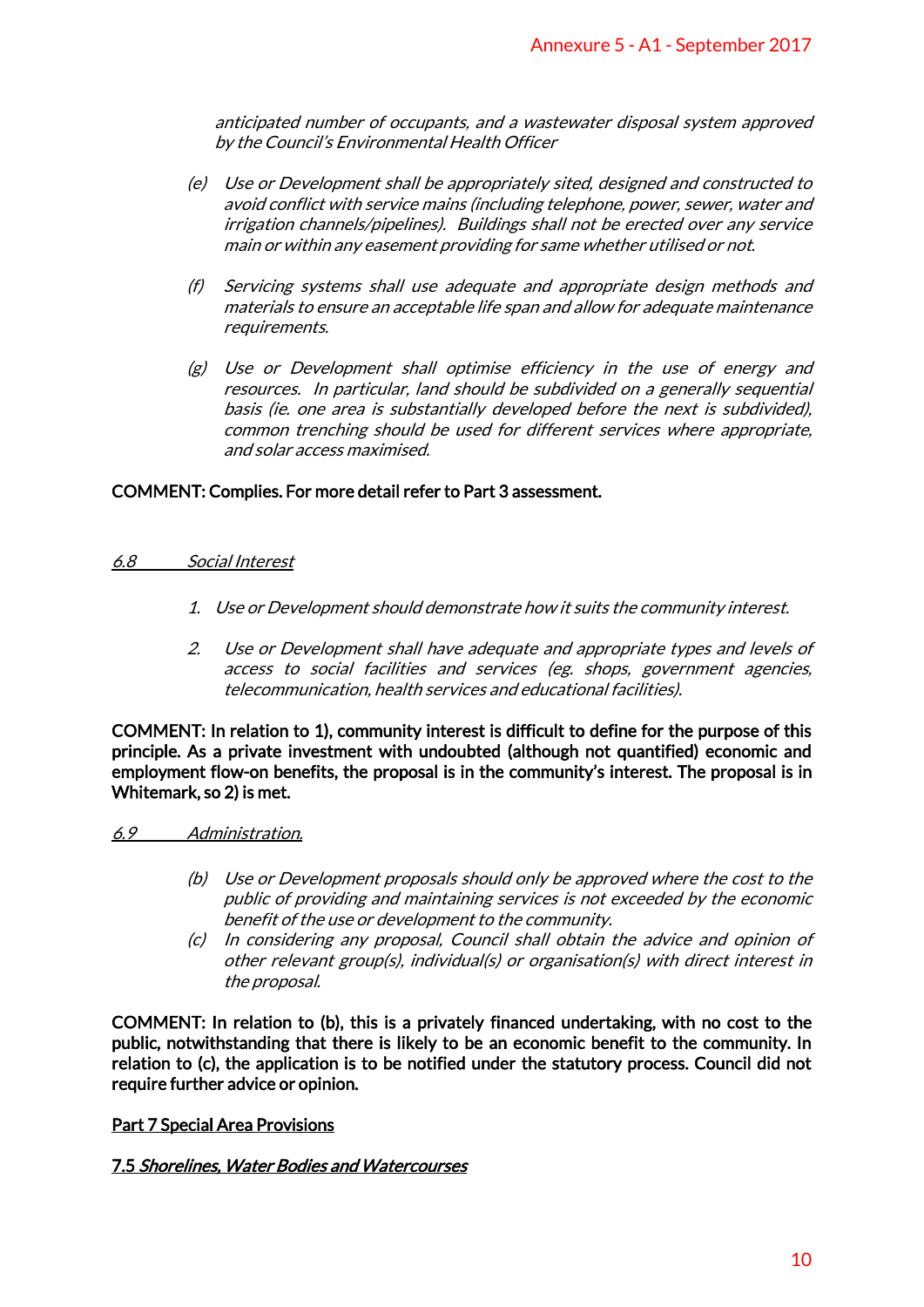In considering an application for Use or Development in Shorelines, Water Bodies and Watercourses and whether to impose conditions Council shall consider the following matters:

- a) The siting, orientation, setback, bulk, form, height, scale, materials and external finishes of buildings and structures
- b) The impact upon water quality, foreshore or streamside vegetation and wildlife habitat of building, clearing, excavation, effluent disposal, access construction, fences, firebreaks or the deposition of fill;
- c) Whether land should be acquired by Council as a condition of subdivision or otherwise, to protect the items listed in Schedule 3;
- d) Whether additional fencing or any other special works or practices are required to protect the items listed in Schedule 3;
- e) The design, content and location of signage and interpretative displays.

COMMENTS: In relation to a), the use will take place in an existing building. The 200mm increase in height of the building and the change in external finishes is considered to have minimal impact. In relation to b), effluent disposal is the only applicable consideration. The wastewater report submitted with the application includes a design for effluent disposal and the calculations it is based on. Whilst this is subject to a separate statutory process, Council's environmental health officer supports the proposal. Criteria c) and d) are not applicable. In relation to signage, it is within the wall places, dark coloured and limited to one word on two façades – 'Wharf' on the east façade and 'Shed' on the north façade (i.e. it is to be read around the corner as 'Wharf Shed'.) Annexure 5 - A1 - September 2017<br>
the in Shorelines, Water Bodies and<br>
shall consider the following matters:<br>
t, scale, materials and external finishes<br>
annside vegetation and wildlife habitat<br>
sposal, access construction,

### STATUTORY REQUIREMENT:

Changes made to the Act in December 2015 establish the process to amend an interim planning scheme at Schedule 6, which refers to the former division 2.

The Planning Authority must determine a request to amend a planning scheme within 42 days. If supported, it must also certify the amendment and then commence the 28 day statutory notification period. Any person may make representations during that period, which must then be considered by the Planning Authority before the amendment can be submitted to the Commission for formal assessment and decision. The Commission may hold a hearing to consider any representations and/or any issues that they may have with the amendment. The Commission has 90 days to determine the amendment from when they receive it. A delegation is normally provided for staff to submit the required report where no representations were received during the statutory notification period.

The proposed amendment was determined as compliant with the former provisions of the Act and can be supported.

A planning permit application was lodged with the amendment. The planning application was assessed against the requirements of the planning scheme and also supported for approval.

### POLICY/STRATEGIC IMPLICATIONS: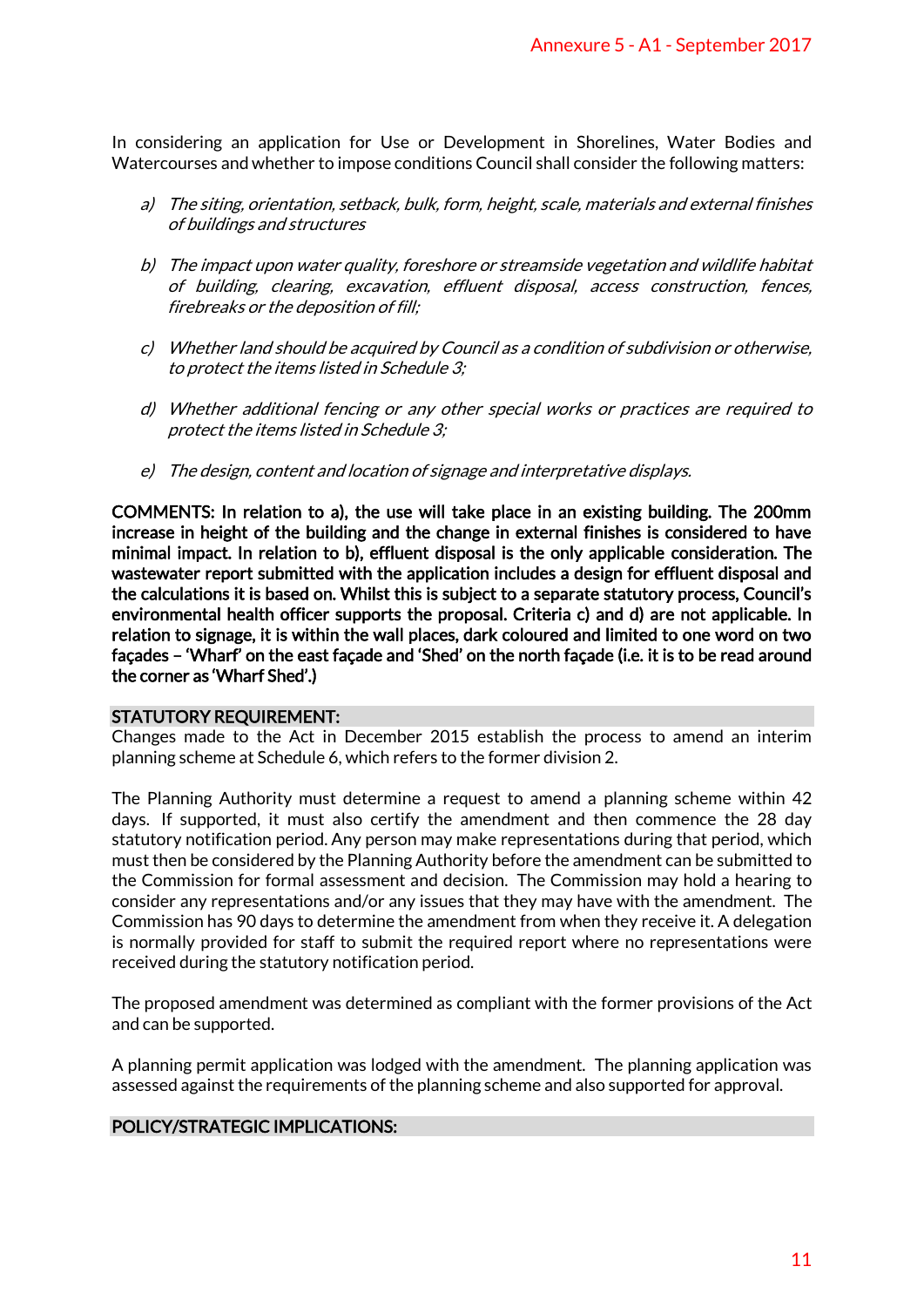In the *Flinders Council Strategic Plan 2015*, Strategic Focus Area 1: Population Growth is most relevant. It is summarised as: "Focusing on strategies, projects and policy initiatives that support the community, economic development, innovation and investment attraction."

## COMMENT: The proposal is consistent with this focus area. The proposal is an addition to the tourism infrastructure on the island.

# BUDGET AND FINANCIAL IMPLICATIONS:

Financial considerations of the amendment are addressed through normal statutory processes.

# OFFICER'S RECOMMENDATION:

That Council:

- 1. Pursuant to Schedule 6 (3)(2)(b) of the Land Use Planning and Approvals Act 1993 and Section 43A of the former provisions, initiate Amendment 01/17 to the *Flinders Planning* Scheme 2000 to to make tourist operation, restaurant, community building and local shop discretionary uses in the port zone, only for the subject site 'lease area' (CT 129006/1) and as described in planning application DA2017010, Annexure 5 - A1 - September 2017<br>
cus Area 1: Population Growth is most<br>
s, *projects and policy initiatives thal*<br>
ion and investment attraction.<sup>"</sup><br>
rea. The proposal is an addition to the<br>
rea. The proposal is an additi
- 2. certify that the amendment 01/17 meets the requirements of Section 32 of the former provisions of the Land Use Planning and Approvals Act 1993; and
- 3. provides delegation under section 6(3) of the *Land Use Planning and Approvals Act 1993* to the General Manager to submit a report to the Tasmanian Planning Commission pursuant to former provision 39 where no representations are received to notification of the amendment, and
- 4. approves planning permit application DA2017/010 subject to the following conditions:

### ENDORSED PLANS

1. The use and/or development must be carried out as described in the planning submission by Commercial Project Delivery dated April to the satisfaction of the Council. Any other proposed development and/or use will require a separate application to and assessment by the Council.

# EXTERIOR AND SECURITY LIGHTING

2. Exterior and security lighting must be designed, baffled and located so that no direct light is emitted outside the property boundaries.

### Notes:

# 1. This permit is not valid until the associated amendment (Flinders 01/17) is approved by the Tasmanian Planning Commission.

- 2. This permit was issued based on the proposal documents submitted for (DA2017/010). You should contact Council with any other use or developments, as they may require the separate approval of Council.
- 3. Council will undertake periodic reviews of approved developments to ensure compliance with Planning Permit conditions.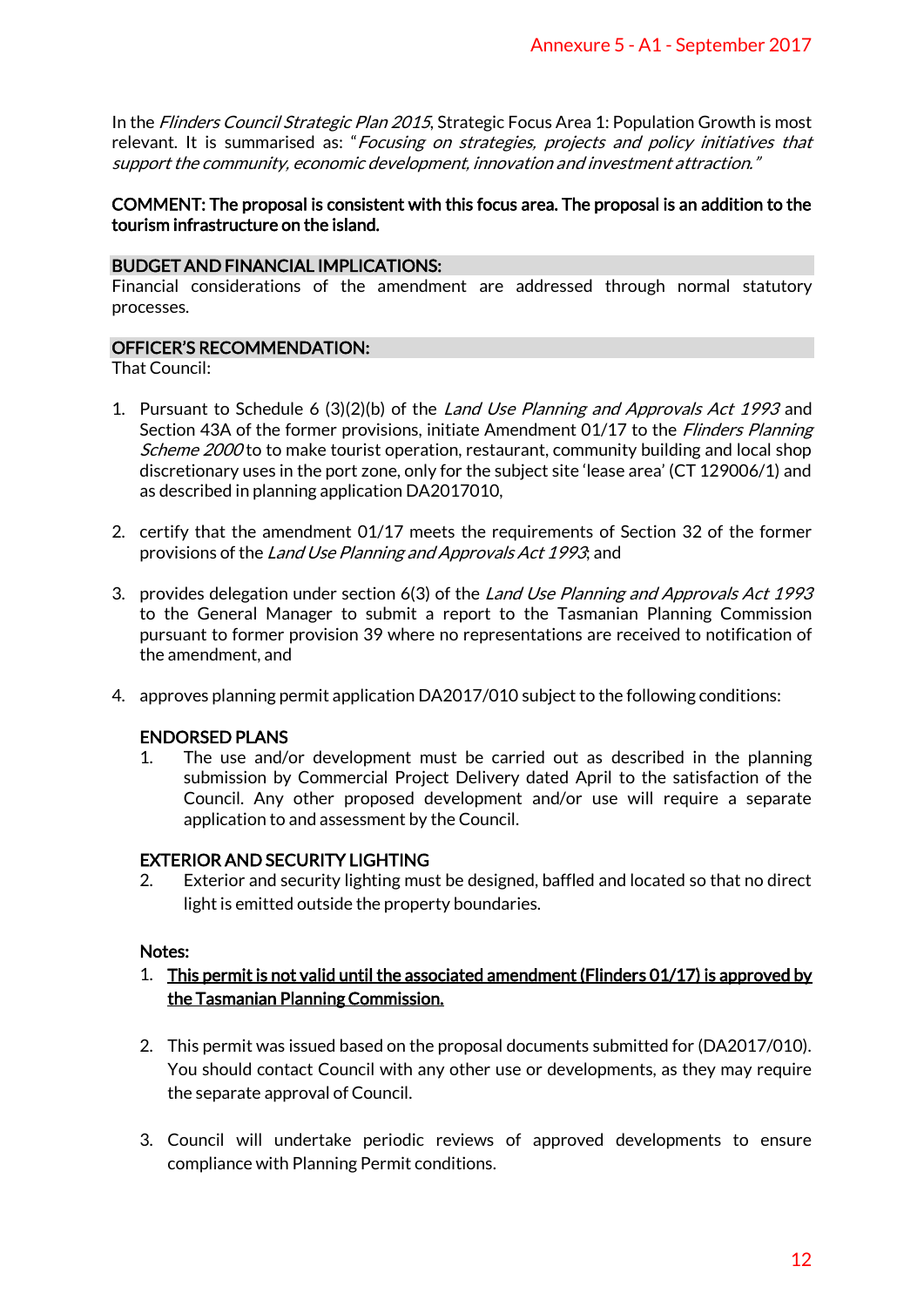- 4. This permit is granted pursuant to the Land Use Planning and Approvals Act 1993 and does not constitute any other approval required under any other Act or Regulation.
- 5. This permit is valid for two (2) years only from the date of approval and will thereafter lapse if the development is not substantially commenced. A once only extension may be granted if a request is received within 6 months after the expiration date.
- 6. Where any other approvals under this Act or any other Act are required for the proposed use or development to which this permit relates, the permit does not take effect until those approvals have been granted.

#### DECISION:

That Council:

142.06.2017 Moved: Cr D Williams Seconded: Deputy Mayor M Cobham

- 1. Pursuant to Schedule 6 (3)(2)(b) of the Land Use Planning and Approvals Act 1993 and Section 43A of the former provisions, initiate Amendment 01/17 to the Flinders Planning Scheme 1994 to make tourist operation, restaurant, community building and local shop discretionary uses in the port zone, only for the subject site 'lease area' (CT 129006/1) and as described in planning application DA2017/010, Annexure 5 - A1 - September 2017<br>
Planning and Approvals Act 1993 and<br>
planning and Approvals Act 1993 and<br>
under any other Act or Regulation.<br>
Le date of approval and will thereafter<br>
inmeraced. A once only extension may<br>
- 2. certify that the amendment 01/17 meets the requirements of Section 32 of the former provisions of the Land Use Planning and Approvals Act 1993; and
- 3. provides delegation under section 6(3) of the *Land Use Planning and Approvals Act 1993* to the General Manager to submit a report to the Tasmanian Planning Commission where no representations are received to notification of the amendment, and
- 4. approves planning permit application DA2017/010 subject to the following conditions and notes:

# ENDORSED PLANS

1. The use and/or development must be carried out as described in the planning submission by Commercial Project Delivery dated April 2017 to the satisfaction of the Council. Any other proposed development and/or use will require a separate application to and assessment by the Council.

# EXTERIOR AND SECURITY LIGHTING

2. Exterior and security lighting must be designed, baffled and located so that no direct light is emitted outside the property boundaries.

# PUBLIC ACCESS

3. The development must maintain public vehicular, marine and pedestrian access to and from the wharf at all times and that there be no restrictions on the current usage of the wharf.

## Notes:

1. This permit is not valid until the associated amendment (Flinders 01/17) is approved by